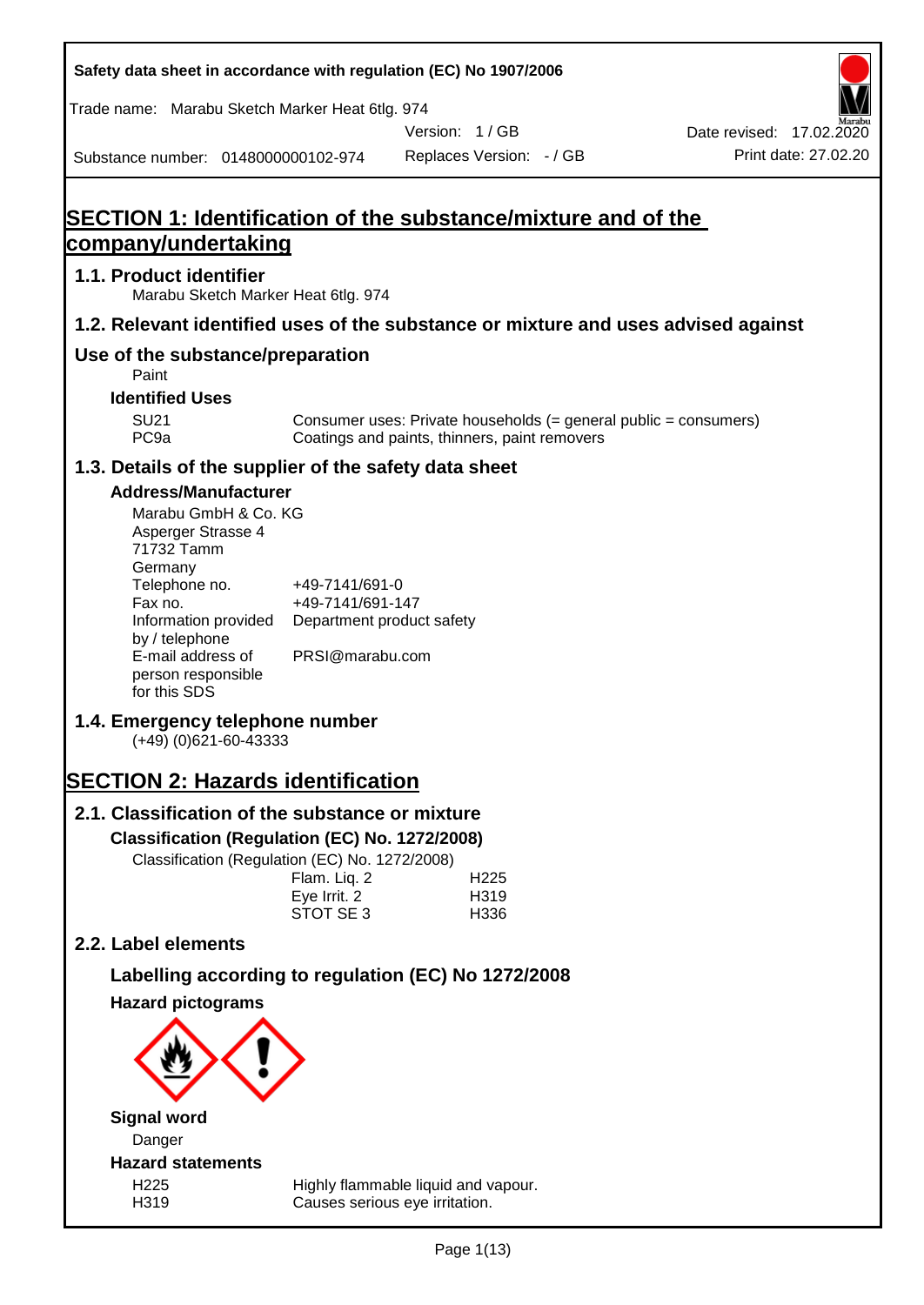| Safety data sheet in accordance with regulation (EC) No 1907/2006                            |                                                                                                   |      |                          |            |   |                                                                                                       |  |  |
|----------------------------------------------------------------------------------------------|---------------------------------------------------------------------------------------------------|------|--------------------------|------------|---|-------------------------------------------------------------------------------------------------------|--|--|
| Trade name: Marabu Sketch Marker Heat 6tlg. 974                                              |                                                                                                   |      | Version: 1/GB            |            |   | Date revised: 17.02.2020                                                                              |  |  |
|                                                                                              |                                                                                                   |      |                          |            |   | Print date: 27.02.20                                                                                  |  |  |
| Substance number: 0148000000102-974                                                          |                                                                                                   |      | Replaces Version: - / GB |            |   |                                                                                                       |  |  |
| H336                                                                                         | May cause drowsiness or dizziness.                                                                |      |                          |            |   |                                                                                                       |  |  |
| <b>Precautionary statements</b>                                                              |                                                                                                   |      |                          |            |   |                                                                                                       |  |  |
| P101                                                                                         |                                                                                                   |      |                          |            |   | If medical advice is needed, have product container or label at hand.                                 |  |  |
| P <sub>102</sub>                                                                             | Keep out of reach of children.                                                                    |      |                          |            |   |                                                                                                       |  |  |
| P210                                                                                         | Keep away from heat, hot surfaces, sparks, open flames and other ignition<br>sources. No smoking. |      |                          |            |   |                                                                                                       |  |  |
| P264.1                                                                                       | Wash hands thoroughly after handling.                                                             |      |                          |            |   |                                                                                                       |  |  |
| P271                                                                                         | Use only outdoors or in a well-ventilated area.                                                   |      |                          |            |   |                                                                                                       |  |  |
| P280                                                                                         |                                                                                                   |      |                          |            |   | Wear protective gloves / protective clothing / eye protection / face protection.                      |  |  |
| P305+P351+P338                                                                               | lenses, if present and easy to do. Continue rinsing.                                              |      |                          |            |   | IF IN EYES: Rinse cautiously with water for several minutes. Remove contact                           |  |  |
| P405                                                                                         | Store locked up.                                                                                  |      |                          |            |   |                                                                                                       |  |  |
| P501.9                                                                                       | Dispose of contents / container as problematic waste.                                             |      |                          |            |   |                                                                                                       |  |  |
| Hazardous component(s) to be indicated on label (Regulation (EC) No. 1272/2008)              |                                                                                                   |      |                          |            |   |                                                                                                       |  |  |
| contains                                                                                     | 1-Methoxy-2-propanol                                                                              |      |                          |            |   |                                                                                                       |  |  |
| 2.3. Other hazards<br>No special hazards have to be mentioned.                               |                                                                                                   |      |                          |            |   |                                                                                                       |  |  |
| <b>SECTION 3: Composition/information on ingredients</b>                                     |                                                                                                   |      |                          |            |   |                                                                                                       |  |  |
| 3.2. Mixtures                                                                                |                                                                                                   |      |                          |            |   |                                                                                                       |  |  |
| <b>Hazardous ingredients</b>                                                                 |                                                                                                   |      |                          |            |   |                                                                                                       |  |  |
| <b>Ethanol</b>                                                                               |                                                                                                   |      |                          |            |   |                                                                                                       |  |  |
| CAS No.                                                                                      | $64 - 17 - 5$                                                                                     |      |                          |            |   |                                                                                                       |  |  |
| EINECS no.                                                                                   | 200-578-6                                                                                         |      |                          |            |   |                                                                                                       |  |  |
| Registration no.                                                                             | 01-2119457610-43                                                                                  |      |                          |            |   |                                                                                                       |  |  |
| Concentration                                                                                | $>=$                                                                                              | 50   | $\,<\,$                  | 100        | % |                                                                                                       |  |  |
| Classification (Regulation (EC) No. 1272/2008)                                               |                                                                                                   |      |                          |            |   |                                                                                                       |  |  |
|                                                                                              | Flam. Lig. 2                                                                                      |      | H <sub>225</sub>         |            |   |                                                                                                       |  |  |
|                                                                                              | Eye Irrit. 2                                                                                      |      | H319                     |            |   |                                                                                                       |  |  |
| Concentration limits (Regulation (EC) No. 1272/2008)                                         | Eye Irrit. 2                                                                                      | H319 |                          | $>= 50 \%$ |   |                                                                                                       |  |  |
|                                                                                              |                                                                                                   |      |                          |            |   |                                                                                                       |  |  |
| 1-Methoxy-2-propanol<br>CAS No.                                                              | 107-98-2                                                                                          |      |                          |            |   |                                                                                                       |  |  |
| EINECS no.                                                                                   | 203-539-1                                                                                         |      |                          |            |   |                                                                                                       |  |  |
| Registration no.                                                                             | 01-2119457435-35                                                                                  |      |                          |            |   |                                                                                                       |  |  |
| Concentration                                                                                | $>=$                                                                                              | 25   | $\prec$                  | 50         | % |                                                                                                       |  |  |
| Classification (Regulation (EC) No. 1272/2008)                                               |                                                                                                   |      |                          |            |   |                                                                                                       |  |  |
|                                                                                              | STOT SE 3                                                                                         |      | H336                     |            |   |                                                                                                       |  |  |
|                                                                                              | Flam. Liq. 3                                                                                      |      | H <sub>226</sub>         |            |   |                                                                                                       |  |  |
|                                                                                              |                                                                                                   |      |                          |            |   |                                                                                                       |  |  |
| <b>SECTION 4: First aid measures</b>                                                         |                                                                                                   |      |                          |            |   |                                                                                                       |  |  |
| 4.1. Description of first aid measures                                                       |                                                                                                   |      |                          |            |   |                                                                                                       |  |  |
| <b>General information</b>                                                                   |                                                                                                   |      |                          |            |   |                                                                                                       |  |  |
|                                                                                              |                                                                                                   |      |                          |            |   | In all cases of doubt, or when symptoms persist, seek medical attention. Never give anything by mouth |  |  |
| to an unconscious person. If unconscious place in recovery position and seek medical advice. |                                                                                                   |      |                          |            |   |                                                                                                       |  |  |
| After inholation                                                                             |                                                                                                   |      |                          |            |   |                                                                                                       |  |  |

ī

#### **After inhalation**

Г

Remove to fresh air, keep patient warm and at rest. If breathing is irregular or stopped, administer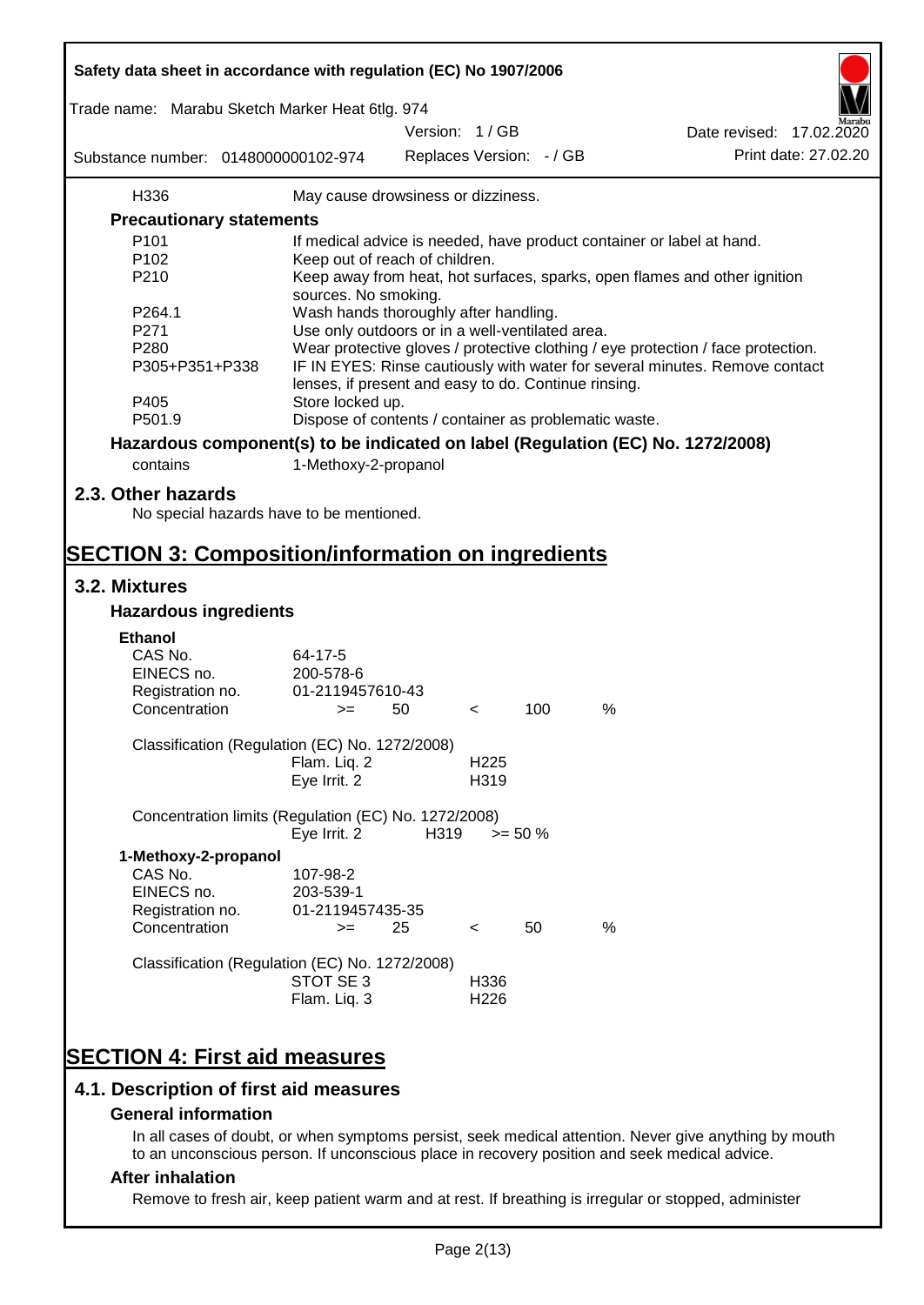Trade name: Marabu Sketch Marker Heat 6tlg. 974

Version: 1 / GB

Substance number: 0148000000102-974

Replaces Version: - / GB Print date: 27.02.20 Date revised: 17.02.2020

artificial respiration.

#### **After skin contact**

Remove contaminated clothing. Wash skin thoroughly with soap and water or use recognised skin cleanser. Do NOT use solvents or thinners.

#### **After eye contact**

Remove contact lenses, irrigate copiously with clean, fresh water, holding the eyelids apart for at least 10 minutes and seek immediate medical advice.

#### **After ingestion**

If accidentally swallowed rinse the mouth with plenty of water (only if the person is conscious) and obtain immediate medical attention. Keep at rest. Do NOT induce vomiting.

#### **4.2. Most important symptoms and effects, both acute and delayed** Until now no symptoms known so far.

**4.3. Indication of any immediate medical attention and special treatment needed**

## **Hints for the physician / treatment**

Treat symptomatically

## **SECTION 5: Firefighting measures**

### **5.1. Extinguishing media**

#### **Suitable extinguishing media**

Recommended: alcohol resistant foam, CO2, powders, water spray/mist, Not be used for safety reasons: water jet

#### **5.2. Special hazards arising from the substance or mixture**

In the event of fire the following can be released: Carbon monoxide (CO); Carbon dioxide (CO2); dense black smoke; Nitrogen oxides (NOx)

#### **5.3. Advice for firefighters**

#### **Special protective equipment for fire-fighting**

Cool closed containers exposed to fire with water. Do not allow run-off from fire fighting to enter drains or water courses.

## **SECTION 6: Accidental release measures**

#### **6.1. Personal precautions, protective equipment and emergency procedures**

Exclude sources of ignition and ventilate the area. Avoid breathing vapours. Refer to protective measures listed in Sections 7 and 8.

#### **6.2. Environmental precautions**

Do not allow to enter drains or waterways. If the product contaminates lakes, rivers or sewage, inform appropriate authorities in accordance with local regulations.

#### **6.3. Methods and material for containment and cleaning up**

Contain and collect spillage with non-combustible absorbent materials, e.g. sand, earth, vermiculite, diatomaceous earth and place in container for disposal according to local regulations (see section 13). Clean preferably with a detergent - avoid use of solvents.

#### **6.4. Reference to other sections**

Information regarding Safe handling, see Section 7. Information regarding personal protective measures, see Section 8. Information regarding waste disposal, see Section 13.

# **SECTION 7: Handling and storage**

**7.1. Precautions for safe handling**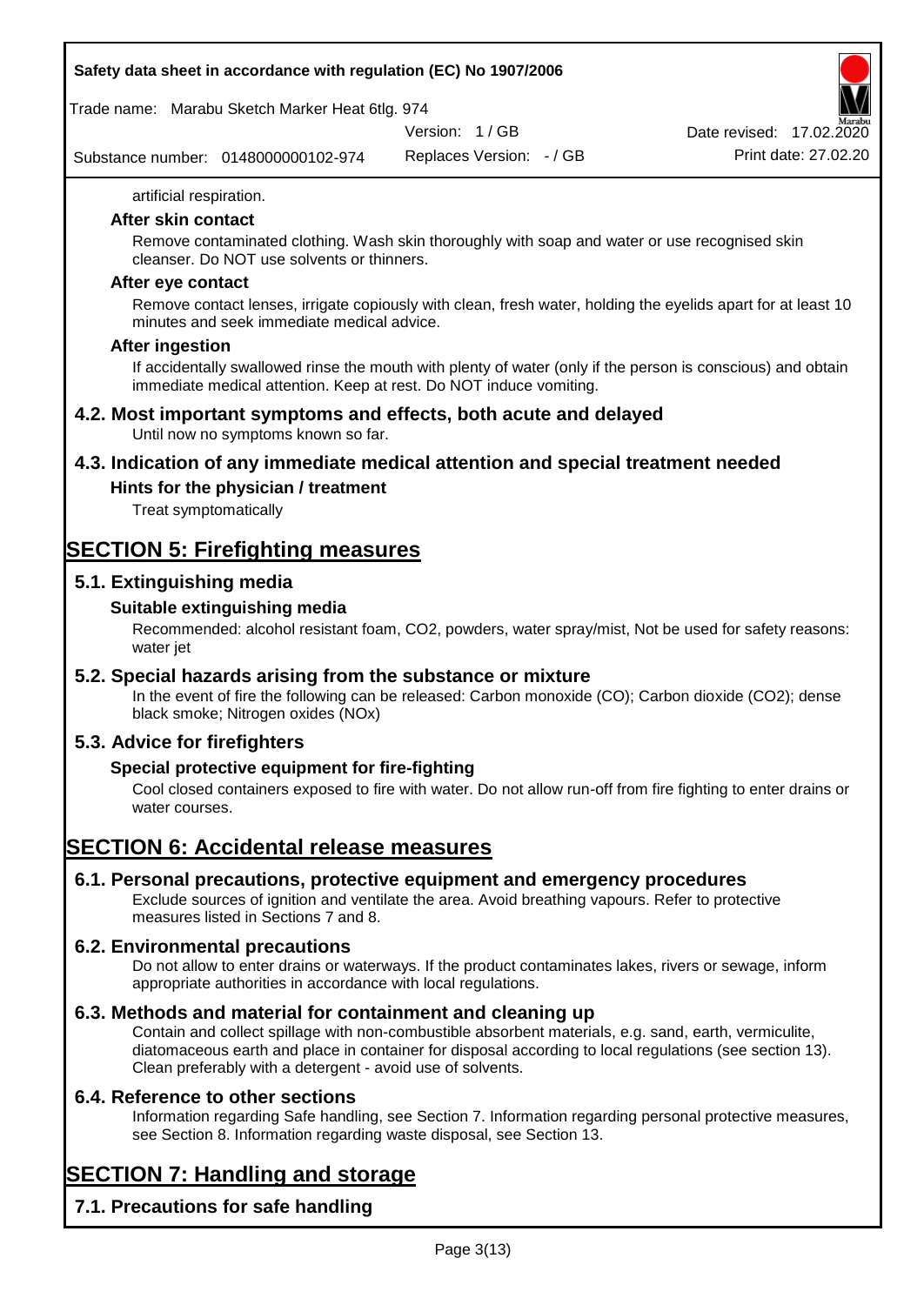| Safety data sheet in accordance with regulation (EC) No 1907/2006                                                                                                                                                                                                                                                                                                                                                                                                                                                                                                                                           |                            |                                                               |                          |            |                                                                                                                                                                                                                                                                                                                                                                                                                                                                                                                                                                                                                                                                   |
|-------------------------------------------------------------------------------------------------------------------------------------------------------------------------------------------------------------------------------------------------------------------------------------------------------------------------------------------------------------------------------------------------------------------------------------------------------------------------------------------------------------------------------------------------------------------------------------------------------------|----------------------------|---------------------------------------------------------------|--------------------------|------------|-------------------------------------------------------------------------------------------------------------------------------------------------------------------------------------------------------------------------------------------------------------------------------------------------------------------------------------------------------------------------------------------------------------------------------------------------------------------------------------------------------------------------------------------------------------------------------------------------------------------------------------------------------------------|
| Trade name: Marabu Sketch Marker Heat 6tlg. 974                                                                                                                                                                                                                                                                                                                                                                                                                                                                                                                                                             |                            |                                                               |                          |            |                                                                                                                                                                                                                                                                                                                                                                                                                                                                                                                                                                                                                                                                   |
|                                                                                                                                                                                                                                                                                                                                                                                                                                                                                                                                                                                                             |                            | Version: 1/GB                                                 |                          |            | Date revised: 17.02.2020                                                                                                                                                                                                                                                                                                                                                                                                                                                                                                                                                                                                                                          |
| Substance number: 0148000000102-974                                                                                                                                                                                                                                                                                                                                                                                                                                                                                                                                                                         |                            |                                                               | Replaces Version: - / GB |            | Print date: 27.02.20                                                                                                                                                                                                                                                                                                                                                                                                                                                                                                                                                                                                                                              |
| Advice on safe handling<br>Prevent the creation of flammable or explosive concentrations of vapour in air and avoid vapour<br>in areas from which all naked lights and other sources of ignition have been excluded. Electrical<br>use earthing leads when transferring from one container to another. Operators should wear anti-static<br>container is not a pressure vessel. Always keep in containers of same material as the original one.<br>Comply with the health and safety at work laws. Do not allow to enter drains or water courses.                                                           |                            |                                                               |                          |            | concentration higher than the occupational exposure limits. In addition, the product should only be used<br>equipment should be protected to the appropriate standard. Mixture may charge electrostatically: always<br>footwear and clothing and floors should be of the conducting type. Isolate from sources of heat, sparks<br>and open flame. No sparking tools should be used. Avoid skin and eye contact. Avoid the inhalation of<br>particulates and spray mist arising from the application of this mixture. Smoking, eating and drinking shall<br>be prohibited in application area. For personal protection see Section 8. Never use pressure to empty: |
| Advice on protection against fire and explosion<br>Vapours are heavier than air and may spread along floors. Vapours may form explosive mixtures with<br>air.                                                                                                                                                                                                                                                                                                                                                                                                                                               |                            |                                                               |                          |            |                                                                                                                                                                                                                                                                                                                                                                                                                                                                                                                                                                                                                                                                   |
| Classification of fires / temperature class / Ignition group / Dust explosion class<br><b>Classification of fires</b><br>Temperature class                                                                                                                                                                                                                                                                                                                                                                                                                                                                  | T3                         | B (Combustible liquid substances)                             |                          |            |                                                                                                                                                                                                                                                                                                                                                                                                                                                                                                                                                                                                                                                                   |
| 7.2. Conditions for safe storage, including any incompatibilities                                                                                                                                                                                                                                                                                                                                                                                                                                                                                                                                           |                            |                                                               |                          |            |                                                                                                                                                                                                                                                                                                                                                                                                                                                                                                                                                                                                                                                                   |
| Requirements for storage rooms and vessels<br>Electrical installations/working materials must comply with the local applied technological safety<br>standards. Storage rooms in which filling operations take place must have a conducting floor. Store in<br>accordance with national regulation<br>Hints on storage assembly<br>Store away from oxidising agents, from strongly alkaline and strongly acid materials.<br>Further information on storage conditions<br>Observe label precautions. Store between 15 and 30 °C in a dry, well ventilated place away from<br>kept upright to prevent leakage. |                            |                                                               |                          |            | sources of heat and direct sunlight. Keep container tightly closed. Keep away from sources of ignition.<br>No smoking. Prevent unauthorised access. Containers which are opened must be carefully resealed and                                                                                                                                                                                                                                                                                                                                                                                                                                                    |
| 7.3. Specific end use(s)<br>Paint                                                                                                                                                                                                                                                                                                                                                                                                                                                                                                                                                                           |                            |                                                               |                          |            |                                                                                                                                                                                                                                                                                                                                                                                                                                                                                                                                                                                                                                                                   |
| <b>SECTION 8: Exposure controls/personal protection</b>                                                                                                                                                                                                                                                                                                                                                                                                                                                                                                                                                     |                            |                                                               |                          |            |                                                                                                                                                                                                                                                                                                                                                                                                                                                                                                                                                                                                                                                                   |
| 8.1. Control parameters                                                                                                                                                                                                                                                                                                                                                                                                                                                                                                                                                                                     |                            |                                                               |                          |            |                                                                                                                                                                                                                                                                                                                                                                                                                                                                                                                                                                                                                                                                   |
| <b>Exposure limit values</b>                                                                                                                                                                                                                                                                                                                                                                                                                                                                                                                                                                                |                            |                                                               |                          |            |                                                                                                                                                                                                                                                                                                                                                                                                                                                                                                                                                                                                                                                                   |
| <b>Ethanol</b><br>List<br><b>Type</b><br>Value<br><b>Status: 2011</b>                                                                                                                                                                                                                                                                                                                                                                                                                                                                                                                                       | <b>EH40</b><br>WEL<br>1920 | mg/m <sup>3</sup>                                             |                          | 1000       | ppm(V)                                                                                                                                                                                                                                                                                                                                                                                                                                                                                                                                                                                                                                                            |
| 1-Methoxy-2-propanol<br>List<br><b>Type</b><br>Value<br>Short term exposure limit<br>Skin resorption / sensibilisation: Sk;                                                                                                                                                                                                                                                                                                                                                                                                                                                                                 | EH40<br>WEL<br>375<br>560  | mg/m <sup>3</sup><br>mg/m <sup>3</sup><br><b>Status: 2011</b> |                          | 100<br>150 | ppm(V)<br>ppm(V)                                                                                                                                                                                                                                                                                                                                                                                                                                                                                                                                                                                                                                                  |
| <b>Derived No/Minimal Effect Levels (DNEL/DMEL)</b>                                                                                                                                                                                                                                                                                                                                                                                                                                                                                                                                                         |                            |                                                               |                          |            |                                                                                                                                                                                                                                                                                                                                                                                                                                                                                                                                                                                                                                                                   |
| <b>Ethanol</b><br>Type of value                                                                                                                                                                                                                                                                                                                                                                                                                                                                                                                                                                             |                            | Derived No Effect Level (DNEL)                                |                          |            |                                                                                                                                                                                                                                                                                                                                                                                                                                                                                                                                                                                                                                                                   |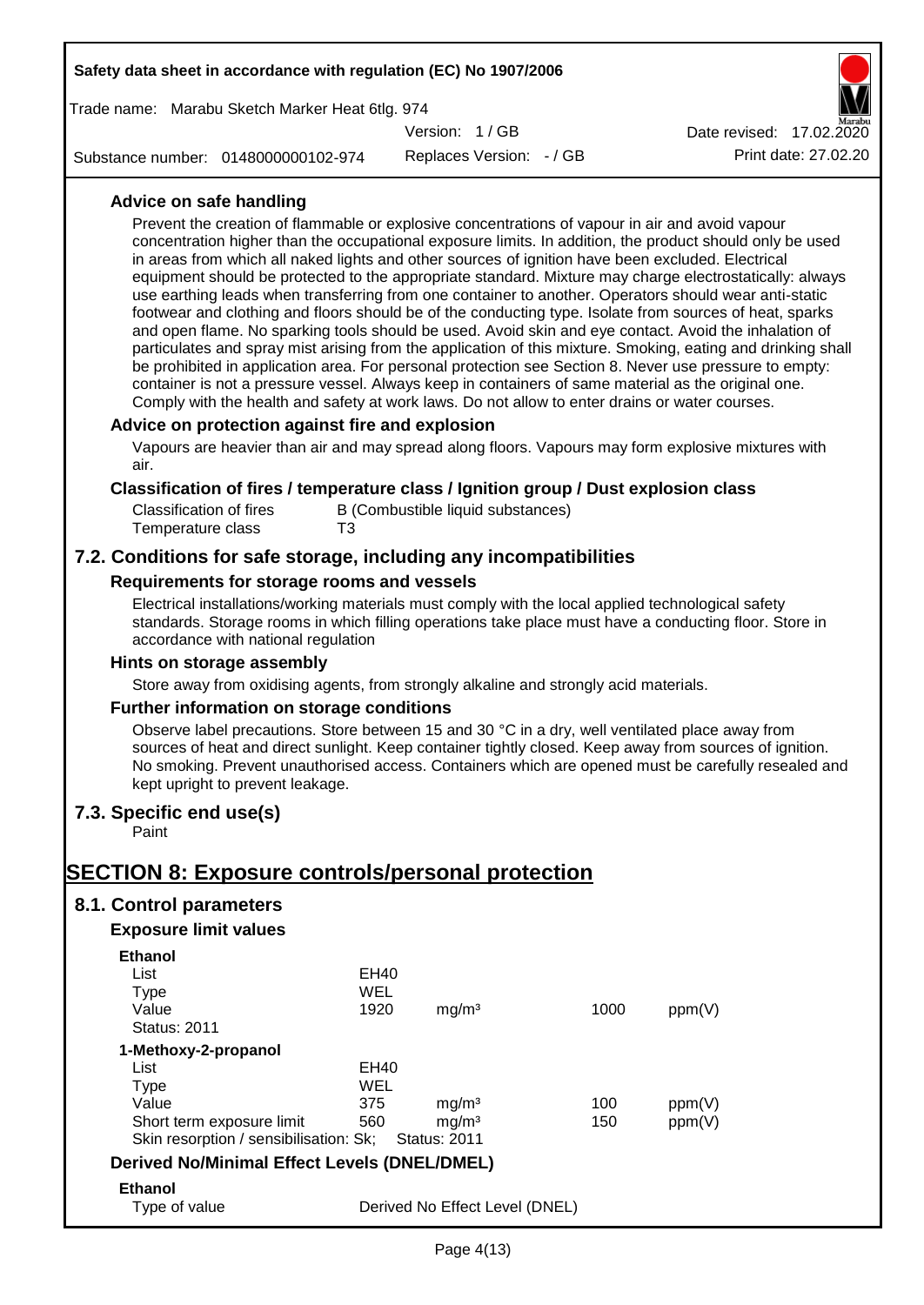| Safety data sheet in accordance with regulation (EC) No 1907/2006 |                                |                          |
|-------------------------------------------------------------------|--------------------------------|--------------------------|
| Trade name: Marabu Sketch Marker Heat 6tlg. 974                   |                                |                          |
|                                                                   | Version: 1/GB                  | Date revised: 17.02.2020 |
| Substance number: 0148000000102-974                               | Replaces Version: - / GB       | Print date: 27.02.20     |
| Reference group                                                   | Worker                         |                          |
| Duration of exposure                                              | Long term                      |                          |
| Route of exposure                                                 | inhalative                     |                          |
| Mode of action                                                    | Systemic effects               |                          |
| Concentration                                                     | 950                            | mg/m <sup>3</sup>        |
| Type of value                                                     | Derived No Effect Level (DNEL) |                          |
| Reference group                                                   | Worker                         |                          |
| Duration of exposure                                              | Short term                     |                          |
| Route of exposure                                                 | inhalative                     |                          |
| Mode of action                                                    | Local effects                  |                          |
| Concentration                                                     | 1900                           | mg/m <sup>3</sup>        |
|                                                                   |                                |                          |
| Type of value                                                     | Derived No Effect Level (DNEL) |                          |
| Reference group<br>Duration of exposure                           | Worker                         |                          |
| Route of exposure                                                 | Long term<br>dermal            |                          |
| Mode of action                                                    |                                |                          |
| Concentration                                                     | Systemic effects<br>343        | mg/kg/d                  |
|                                                                   |                                |                          |
| Type of value                                                     | Derived No Effect Level (DNEL) |                          |
| Reference group                                                   | Consumer                       |                          |
| Duration of exposure                                              | Long term                      |                          |
| Route of exposure                                                 | inhalative                     |                          |
| Mode of action                                                    | Systemic effects               |                          |
| Concentration                                                     | 114                            | mg/m <sup>3</sup>        |
|                                                                   |                                |                          |
| Type of value                                                     | Derived No Effect Level (DNEL) |                          |
| Reference group<br>Duration of exposure                           | Consumer<br>Short term         |                          |
|                                                                   |                                |                          |
| Route of exposure<br>Mode of action                               | inhalative<br>Local effects    |                          |
| Concentration                                                     | 950                            | mg/m <sup>3</sup>        |
|                                                                   |                                |                          |
| Type of value                                                     | Derived No Effect Level (DNEL) |                          |
| Reference group                                                   | Consumer                       |                          |
| Duration of exposure                                              | Long term                      |                          |
| Route of exposure                                                 | dermal                         |                          |
| Mode of action                                                    | Systemic effects               |                          |
| Concentration                                                     | 206                            | mg/kg/d                  |
| Type of value                                                     | Derived No Effect Level (DNEL) |                          |
| Reference group                                                   | Consumer                       |                          |
| Duration of exposure                                              | Long term                      |                          |
| Route of exposure                                                 | oral                           |                          |
| Mode of action                                                    | Systemic effects               |                          |
| Concentration                                                     | 87                             | mg/kg/d                  |
|                                                                   |                                |                          |
| 1-Methoxy-2-propanol                                              |                                |                          |
| Type of value                                                     | Derived No Effect Level (DNEL) |                          |
| Reference group                                                   | Worker                         |                          |
| Duration of exposure                                              | Acute                          |                          |
| Route of exposure                                                 | inhalative                     |                          |
| Mode of action                                                    | Local effects                  |                          |
| Concentration                                                     | 553,5                          | mg/m <sup>3</sup>        |
| Type of value                                                     | Derived No Effect Level (DNEL) |                          |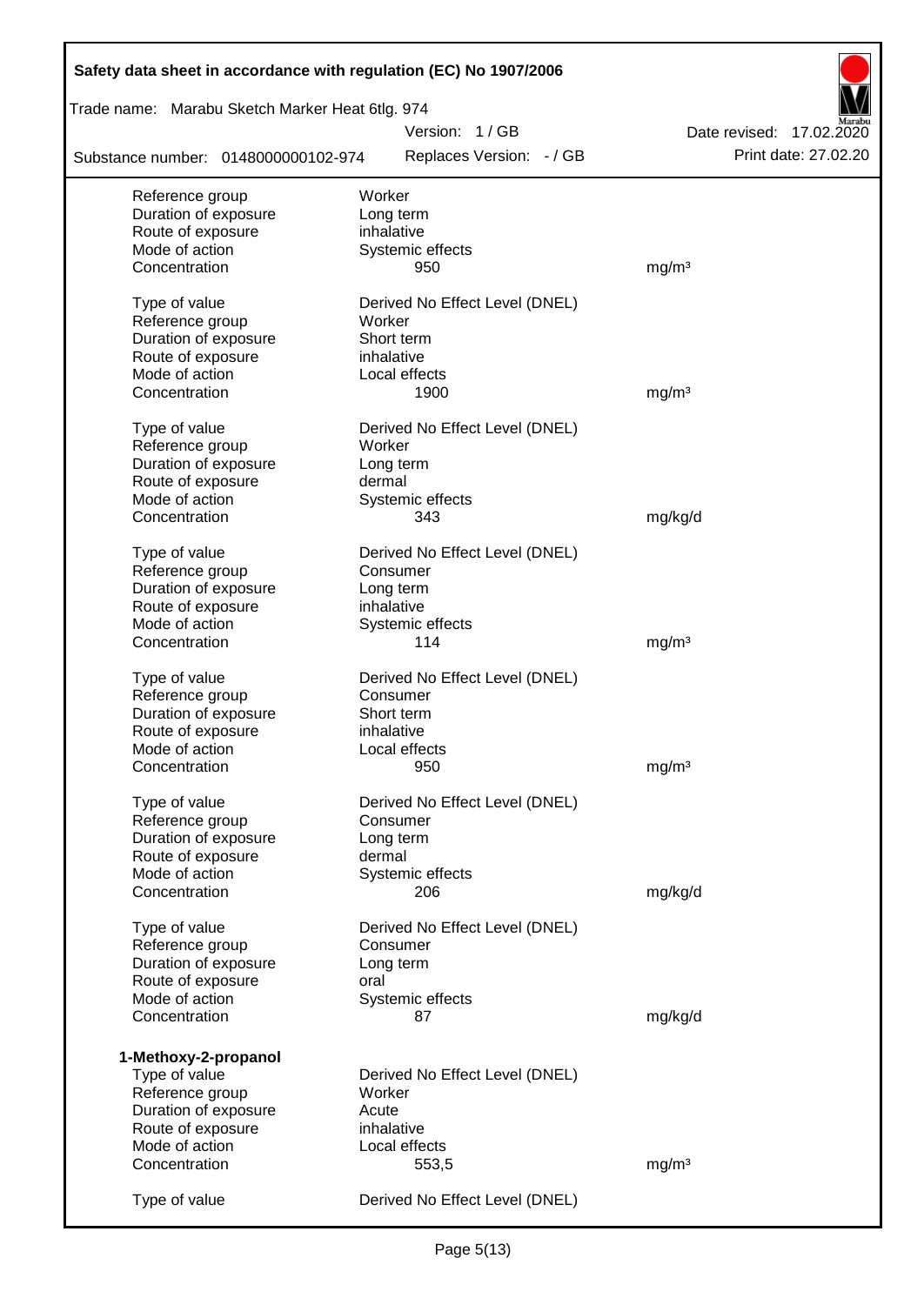| Safety data sheet in accordance with regulation (EC) No 1907/2006 |                                |                          |
|-------------------------------------------------------------------|--------------------------------|--------------------------|
| Trade name: Marabu Sketch Marker Heat 6tlg. 974                   |                                |                          |
|                                                                   | Version: 1/GB                  | Date revised: 17.02.2020 |
| Substance number: 0148000000102-974                               | Replaces Version: - / GB       | Print date: 27.02.20     |
| Reference group                                                   | Worker                         |                          |
| Duration of exposure                                              | Long term                      |                          |
| Route of exposure                                                 | dermal                         |                          |
| Mode of action                                                    | Systemic effects               |                          |
| Concentration                                                     | 50,6                           | mg/person/<br>d          |
| Type of value                                                     | Derived No Effect Level (DNEL) |                          |
| Reference group                                                   | Worker                         |                          |
| Duration of exposure                                              | Long term                      |                          |
| Route of exposure                                                 | inhalative                     |                          |
| Mode of action                                                    | Systemic effects               |                          |
| Concentration                                                     | 369                            | mg/m <sup>3</sup>        |
| Type of value                                                     | Derived No Effect Level (DNEL) |                          |
| Reference group                                                   | <b>General Population</b>      |                          |
| Duration of exposure                                              | Long term                      |                          |
| Route of exposure                                                 | dermal                         |                          |
| Mode of action                                                    | Systemic effects               |                          |
| Concentration                                                     | 18,1                           | mg/kg                    |
| Type of value                                                     | Derived No Effect Level (DNEL) |                          |
| Reference group                                                   | <b>General Population</b>      |                          |
| Duration of exposure                                              | Long term                      |                          |
| Route of exposure                                                 | inhalative                     |                          |
| Mode of action                                                    | Systemic effects               |                          |
| Concentration                                                     | 43,9                           | mg/m <sup>3</sup>        |
| Type of value                                                     | Derived No Effect Level (DNEL) |                          |
| Reference group                                                   | <b>General Population</b>      |                          |
| Duration of exposure                                              | Long term                      |                          |
| Route of exposure                                                 | oral                           |                          |
| Mode of action                                                    | Systemic effects               |                          |
| Concentration                                                     | 3,3                            | mg/kg/d                  |
| <b>Predicted No Effect Concentration (PNEC)</b>                   |                                |                          |
| <b>Ethanol</b>                                                    |                                |                          |
| Type of value                                                     | <b>PNEC</b>                    |                          |
| <b>Type</b>                                                       | Freshwater                     |                          |
| Concentration                                                     | 0,96                           | mg/l                     |
| Type of value                                                     | <b>PNEC</b>                    |                          |
| <b>Type</b>                                                       | Saltwater                      |                          |
| Concentration                                                     | 0,79                           | mg/l                     |
| Type of value                                                     | <b>PNEC</b>                    |                          |
| <b>Type</b>                                                       | Water (intermittent release)   |                          |
| Concentration                                                     | 2,75                           | mg/l                     |
| Type of value                                                     | <b>PNEC</b>                    |                          |
| <b>Type</b>                                                       | Sewage treatment plant (STP)   |                          |
| Concentration                                                     | 580                            | mg/l                     |
| Type of value                                                     | <b>PNEC</b>                    |                          |
| <b>Type</b>                                                       | Freshwater sediment            |                          |
| Concentration                                                     | 3,6                            | mg/kg                    |
|                                                                   |                                |                          |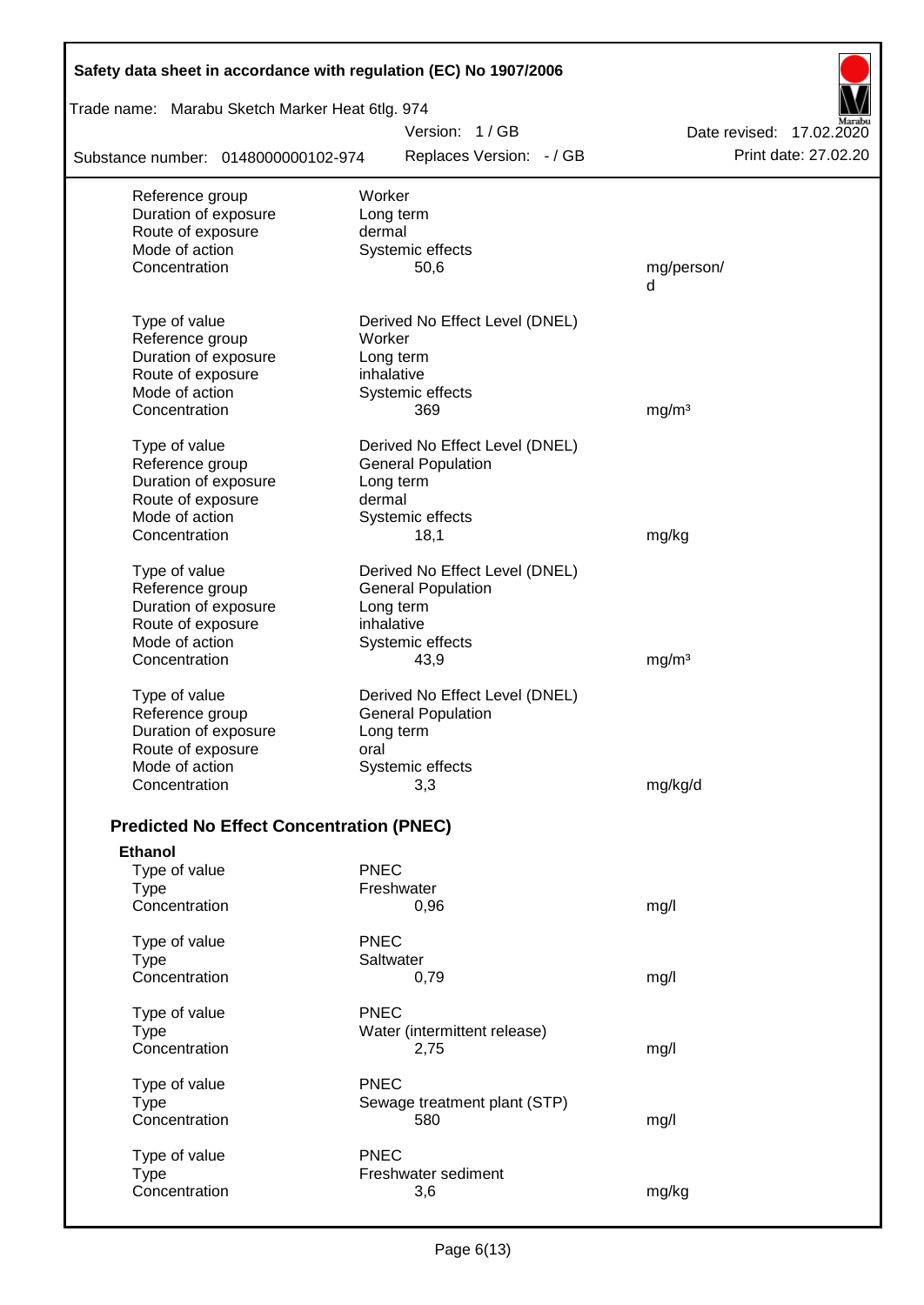| Safety data sheet in accordance with regulation (EC) No 1907/2006 |             |                              |                             |  |  |  |
|-------------------------------------------------------------------|-------------|------------------------------|-----------------------------|--|--|--|
| Trade name: Marabu Sketch Marker Heat 6tlg. 974                   |             |                              |                             |  |  |  |
|                                                                   |             | Version: 1/GB                | Date revised:<br>17.02.2020 |  |  |  |
| Substance number: 0148000000102-974                               |             | Replaces Version: - / GB     | Print date: 27.02.20        |  |  |  |
| Type of value                                                     | <b>PNEC</b> |                              |                             |  |  |  |
| <b>Type</b>                                                       |             | Marine sediment              |                             |  |  |  |
| Concentration                                                     |             | 2,9                          | mg/kg                       |  |  |  |
| Type of value                                                     | <b>PNEC</b> |                              |                             |  |  |  |
| <b>Type</b>                                                       | Soil        |                              |                             |  |  |  |
| Concentration                                                     |             | 0,63                         | mg/kg                       |  |  |  |
| 1-Methoxy-2-propanol                                              |             |                              |                             |  |  |  |
| Type of value                                                     | <b>PNEC</b> |                              |                             |  |  |  |
| <b>Type</b>                                                       | Freshwater  |                              |                             |  |  |  |
| Concentration                                                     |             | 10                           | mg/l                        |  |  |  |
|                                                                   |             |                              |                             |  |  |  |
| Type of value                                                     | <b>PNEC</b> |                              |                             |  |  |  |
| <b>Type</b>                                                       | Water       |                              |                             |  |  |  |
| Concentration                                                     |             | 41,6                         | mg/kg                       |  |  |  |
| Type of value                                                     | PNEC        |                              |                             |  |  |  |
| <b>Type</b>                                                       | Sediment    |                              |                             |  |  |  |
| Concentration                                                     |             | 41,6                         | mg/kg                       |  |  |  |
|                                                                   |             |                              |                             |  |  |  |
| Type of value                                                     | <b>PNEC</b> |                              |                             |  |  |  |
| Type                                                              |             | Marine sediment              |                             |  |  |  |
| Concentration                                                     |             | 4,17                         | mg/kg                       |  |  |  |
| Type of value                                                     | <b>PNEC</b> |                              |                             |  |  |  |
| Type                                                              | Soil        |                              |                             |  |  |  |
| Concentration                                                     |             | 2,47                         | mg/kg                       |  |  |  |
| Type of value                                                     | <b>PNEC</b> |                              |                             |  |  |  |
| <b>Type</b>                                                       |             | Sewage treatment plant (STP) |                             |  |  |  |
| Concentration                                                     |             | 100                          | mg/l                        |  |  |  |
|                                                                   |             |                              |                             |  |  |  |

#### **8.2. Exposure controls**

#### **Exposure controls**

Provide adequate ventilation. Where reasonably practicable this should be achieved by the use of local exhaust ventilation and good general extraction. If these are not sufficient to maintain concentrations of particulates and solvent vapour below the OEL, suitable respiratory protection must be worn.

#### **Respiratory protection**

If workers are exposed to concentrations above the exposure limit they must use appropriate, certified respirators. Full mask, filter A

#### **Hand protection**

There is no one glove material or combination of materials that will give unlimited resistance to any individual or combination of chemicals.

For prolonged or repeated handling nitrile rubber gloves with textile undergloves are required.

| Material thickness |  | mm  |
|--------------------|--|-----|
| Breakthrough time  |  | mın |

The breakthrough time must be greater than the end use time of the product.

The instructions and information provided by the glove manufacturer on use, storage, maintenance and replacement must be followed.

Gloves should be replaced regularly and if there is any sign of damage to the glove material.

Always ensure that gloves are free from defects and that they are stored and used correctly.

The performance or effectiveness of the glove may be reduced by physical/ chemical damage and poor maintenance.

Barrier creams may help to protect the exposed areas of the skin, they should however not be applied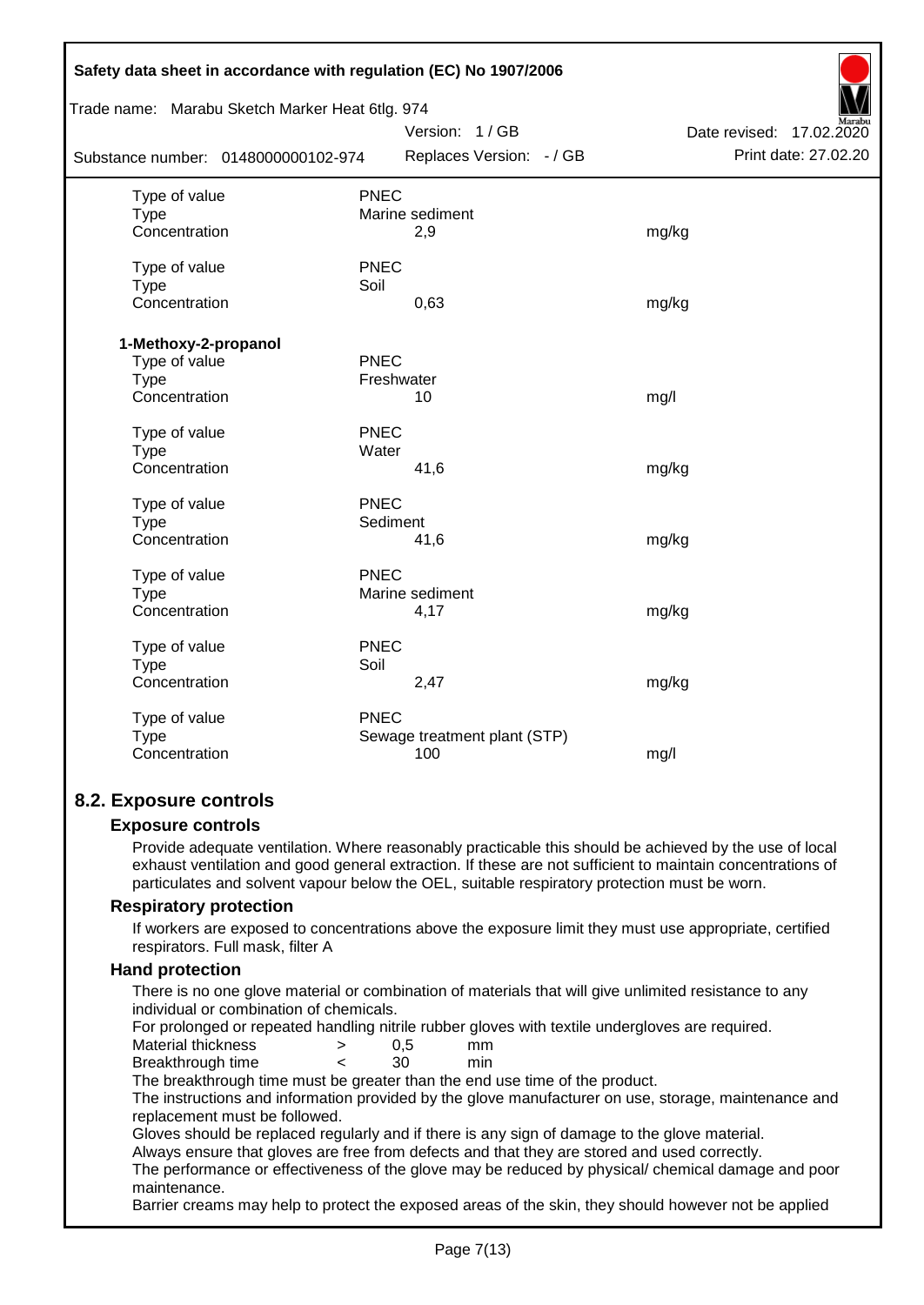| Safety data sheet in accordance with regulation (EC) No 1907/2006                                                                                                                                                       |                |                    |                          |                 |                             |
|-------------------------------------------------------------------------------------------------------------------------------------------------------------------------------------------------------------------------|----------------|--------------------|--------------------------|-----------------|-----------------------------|
| Trade name: Marabu Sketch Marker Heat 6tlg. 974                                                                                                                                                                         |                |                    |                          |                 |                             |
|                                                                                                                                                                                                                         |                | Version: 1/GB      |                          |                 | Date revised:<br>17.02.2020 |
| Substance number: 0148000000102-974                                                                                                                                                                                     |                |                    | Replaces Version: - / GB |                 | Print date: 27.02.20        |
| once exposure has occurred.<br>Eye protection<br>Use safety eyewear designed to protect against splash of liquids.<br><b>Body protection</b><br>Cotton or cotton/synthetic overalls or coveralls are normally suitable. |                |                    |                          |                 |                             |
| <b>SECTION 9: Physical and chemical properties</b>                                                                                                                                                                      |                |                    |                          |                 |                             |
| 9.1. Information on basic physical and chemical properties                                                                                                                                                              |                |                    |                          |                 |                             |
| <b>Form</b>                                                                                                                                                                                                             | Liquid         |                    |                          |                 |                             |
| <b>Colour</b>                                                                                                                                                                                                           | black          |                    |                          |                 |                             |
| <b>Odour</b>                                                                                                                                                                                                            | solvent-like   |                    |                          |                 |                             |
| <b>Odour threshold</b>                                                                                                                                                                                                  |                |                    |                          |                 |                             |
| Remarks                                                                                                                                                                                                                 |                | No data available  |                          |                 |                             |
| pH value                                                                                                                                                                                                                |                |                    |                          |                 |                             |
| Remarks                                                                                                                                                                                                                 |                | Not applicable     |                          |                 |                             |
| <b>Melting point</b>                                                                                                                                                                                                    |                |                    |                          |                 |                             |
| Remarks                                                                                                                                                                                                                 |                | not determined     |                          |                 |                             |
| <b>Freezing point</b>                                                                                                                                                                                                   |                |                    |                          |                 |                             |
| Remarks                                                                                                                                                                                                                 |                | not determined     |                          |                 |                             |
| Initial boiling point and boiling range                                                                                                                                                                                 |                |                    |                          |                 |                             |
| Value                                                                                                                                                                                                                   | appr.          | 78                 |                          | $^{\circ}C$     |                             |
| <b>Flash point</b>                                                                                                                                                                                                      |                |                    |                          |                 |                             |
| Value                                                                                                                                                                                                                   |                | 12                 |                          | $\rm ^{\circ}C$ |                             |
| Evaporation rate (ether $= 1$ ) :                                                                                                                                                                                       |                |                    |                          |                 |                             |
| Remarks                                                                                                                                                                                                                 |                | not determined     |                          |                 |                             |
|                                                                                                                                                                                                                         |                |                    |                          |                 |                             |
| <b>Flammability (solid, gas)</b>                                                                                                                                                                                        |                |                    |                          |                 |                             |
| Not applicable                                                                                                                                                                                                          |                |                    |                          |                 |                             |
| Upper/lower flammability or explosive limits                                                                                                                                                                            |                |                    |                          |                 |                             |
| Lower explosion limit<br>Upper explosion limit                                                                                                                                                                          | appr.<br>appr. | 1,5<br>15          |                          | %(V)<br>%(V)    |                             |
| Source                                                                                                                                                                                                                  |                | Literature value   |                          |                 |                             |
| Vapour pressure                                                                                                                                                                                                         |                |                    |                          |                 |                             |
| Value                                                                                                                                                                                                                   | appr.          | 59                 |                          | hPa             |                             |
| <b>Vapour density</b>                                                                                                                                                                                                   |                |                    |                          |                 |                             |
| Remarks                                                                                                                                                                                                                 |                | not determined     |                          |                 |                             |
| <b>Density</b>                                                                                                                                                                                                          |                |                    |                          |                 |                             |
| Remarks                                                                                                                                                                                                                 |                | not determined     |                          |                 |                             |
|                                                                                                                                                                                                                         |                |                    |                          |                 |                             |
| <b>Solubility in water</b><br>Remarks                                                                                                                                                                                   |                |                    |                          |                 |                             |
|                                                                                                                                                                                                                         |                | partially miscible |                          |                 |                             |
| Partition coefficient: n-octanol/water                                                                                                                                                                                  |                |                    |                          |                 |                             |
| Remarks                                                                                                                                                                                                                 |                | Not applicable     |                          |                 |                             |
| Ignition temperature                                                                                                                                                                                                    |                |                    |                          |                 |                             |
| Value                                                                                                                                                                                                                   | appr.          | 287                |                          | $^{\circ}C$     |                             |
| Source                                                                                                                                                                                                                  |                | Literature value   |                          |                 |                             |
| <b>Efflux time</b>                                                                                                                                                                                                      |                |                    |                          |                 |                             |
| Value<br>Temperature                                                                                                                                                                                                    | $\,<$          | 12<br>20           | $^{\circ}C$              | s               |                             |
|                                                                                                                                                                                                                         |                |                    |                          |                 |                             |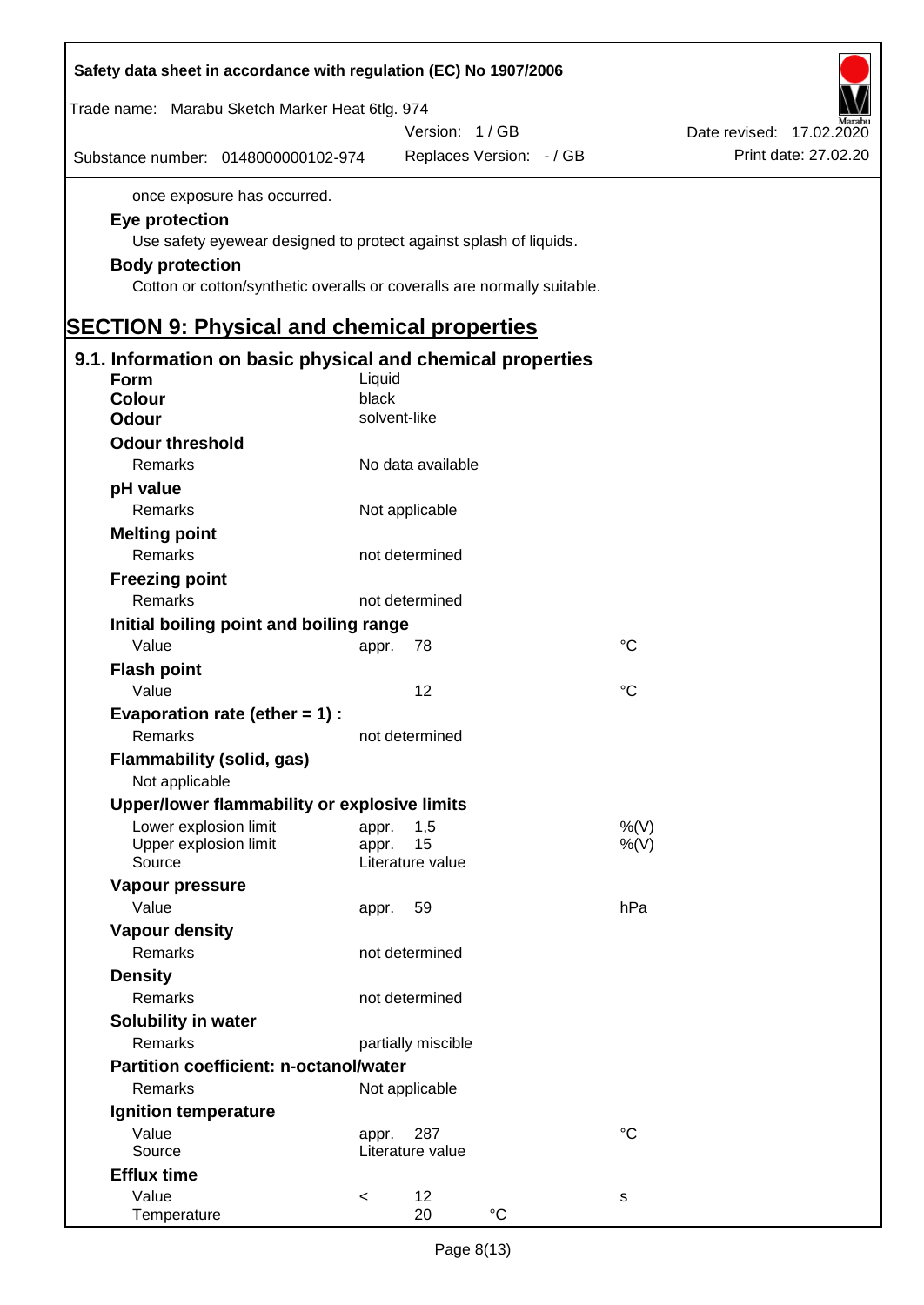| Safety data sheet in accordance with regulation (EC) No 1907/2006                                                                                                     |          |                                           |                                                                   |                          |                      |
|-----------------------------------------------------------------------------------------------------------------------------------------------------------------------|----------|-------------------------------------------|-------------------------------------------------------------------|--------------------------|----------------------|
| Trade name: Marabu Sketch Marker Heat 6tlg. 974                                                                                                                       |          |                                           |                                                                   |                          |                      |
| Substance number: 0148000000102-974                                                                                                                                   |          | Version: 1/GB<br>Replaces Version: - / GB |                                                                   | Date revised: 17.02.2020 | Print date: 27.02.20 |
| Method                                                                                                                                                                |          | DIN 53211 4 mm                            |                                                                   |                          |                      |
| <b>Explosive properties</b>                                                                                                                                           |          |                                           |                                                                   |                          |                      |
| evaluation                                                                                                                                                            | no       |                                           |                                                                   |                          |                      |
| <b>Oxidising properties</b><br>evaluation                                                                                                                             |          | None known                                |                                                                   |                          |                      |
| 9.2. Other information<br><b>Other information</b><br>The physical specifications are approximate values and refer to the used safety relevant component(s).          |          |                                           |                                                                   |                          |                      |
| <b>SECTION 10: Stability and reactivity</b>                                                                                                                           |          |                                           |                                                                   |                          |                      |
| 10.1. Reactivity<br>No hazardous reactions when stored and handled according to prescribed instructions.                                                              |          |                                           |                                                                   |                          |                      |
| 10.2. Chemical stability<br>Stable under recommended storage and handling conditions (see section 7).                                                                 |          |                                           |                                                                   |                          |                      |
| 10.3. Possibility of hazardous reactions<br>Keep away from oxidising agents, strongly alkaline and strongly acid materials in order to avoid<br>exothermic reactions. |          |                                           |                                                                   |                          |                      |
| 10.4. Conditions to avoid<br>When exposed to high temperatures may produce hazardous decomposition products.                                                          |          |                                           |                                                                   |                          |                      |
| 10.5. Incompatible materials<br>No hazardous reactions when stored and handled according to prescribed instructions.                                                  |          |                                           |                                                                   |                          |                      |
| 10.6. Hazardous decomposition products<br>See chapter 5.2 (Firefighting measures - Special hazards arising from the substance or mixture).                            |          |                                           |                                                                   |                          |                      |
| <b>SECTION 11: Toxicological information</b>                                                                                                                          |          |                                           |                                                                   |                          |                      |
| 11.1. Information on toxicological effects                                                                                                                            |          |                                           |                                                                   |                          |                      |
| <b>Acute oral toxicity</b>                                                                                                                                            |          |                                           |                                                                   |                          |                      |
| Remarks                                                                                                                                                               |          |                                           | Based on available data, the classification criteria are not met. |                          |                      |
| <b>Acute oral toxicity (Components)</b>                                                                                                                               |          |                                           |                                                                   |                          |                      |
| 1-Methoxy-2-propanol                                                                                                                                                  |          |                                           |                                                                   |                          |                      |
| Species<br>LD50                                                                                                                                                       | rat      | 5200                                      | mg/kg                                                             |                          |                      |
| <b>Acute dermal toxicity</b>                                                                                                                                          |          |                                           |                                                                   |                          |                      |
| Remarks                                                                                                                                                               |          |                                           | Based on available data, the classification criteria are not met. |                          |                      |
| <b>Acute dermal toxicity (Components)</b>                                                                                                                             |          |                                           |                                                                   |                          |                      |
| 1-Methoxy-2-propanol                                                                                                                                                  |          |                                           |                                                                   |                          |                      |
| Species<br>LD50                                                                                                                                                       | rabbit   | 14000                                     | mg/kg                                                             |                          |                      |
| <b>Acute inhalational toxicity</b><br>Remarks                                                                                                                         |          |                                           | Based on available data, the classification criteria are not met. |                          |                      |
| <b>Skin corrosion/irritation</b>                                                                                                                                      |          |                                           |                                                                   |                          |                      |
| Remarks                                                                                                                                                               |          |                                           | Based on available data, the classification criteria are not met. |                          |                      |
| Serious eye damage/irritation                                                                                                                                         |          |                                           |                                                                   |                          |                      |
| evaluation<br>Remarks                                                                                                                                                 | irritant | The classification criteria are met.      |                                                                   |                          |                      |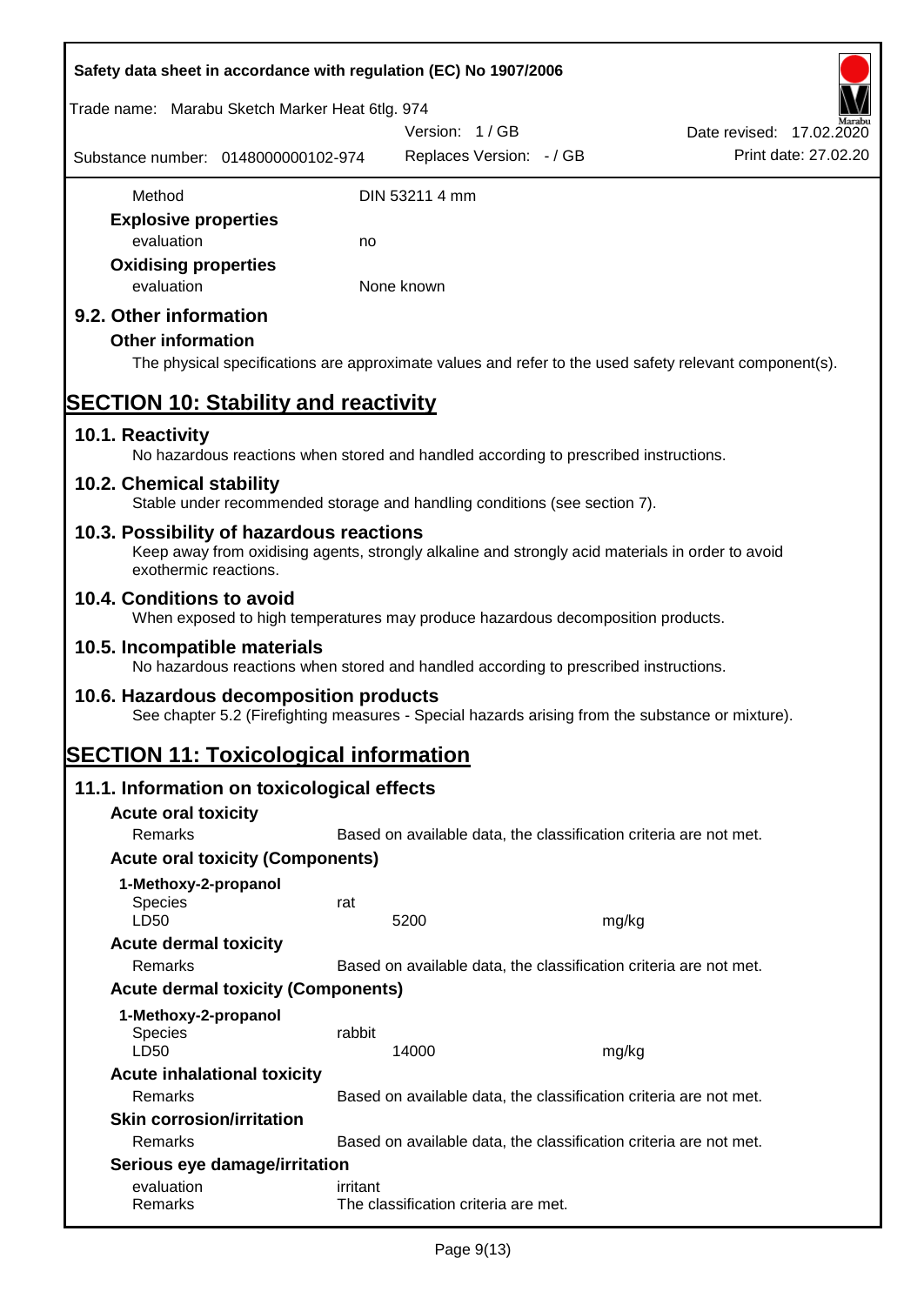Trade name: Marabu Sketch Marker Heat 6tlg. 974

Version: 1 / GB



Substance number: 0148000000102-974

| <b>Sensitization</b>                         |                                                                   |
|----------------------------------------------|-------------------------------------------------------------------|
| Remarks                                      | Based on available data, the classification criteria are not met. |
| <b>Mutagenicity</b>                          |                                                                   |
| <b>Remarks</b>                               | Based on available data, the classification criteria are not met. |
| <b>Reproductive toxicity</b>                 |                                                                   |
| Remarks                                      | Based on available data, the classification criteria are not met. |
| Carcinogenicity                              |                                                                   |
| Remarks                                      | Based on available data, the classification criteria are not met. |
| <b>Specific Target Organ Toxicity (STOT)</b> |                                                                   |
| Single exposure                              |                                                                   |
| <b>Remarks</b>                               | The classification criteria are met.                              |
| evaluation                                   | May cause drowsiness or dizziness.                                |
| Repeated exposure                            |                                                                   |
| Remarks                                      | Based on available data, the classification criteria are not met. |

#### **Aspiration hazard**

Based on available data, the classification criteria are not met.

#### **Experience in practice**

Exposure to component solvents vapours concentration in excess of the stated occupational exposure limit may result in adverse health effects such as mucous membrane and respiratory system irritation and adverse effects on kidney, liver and central nervous system. Symptoms and signs include headache, dizziness, fatigue, muscular weakness, drowsiness and in extreme cases, loss of consciousness. Solvents may cause some of the above effects by absorption through the skin. Repeated or prolonged contact with the mixture may cause removal of natural fat from the skin resulting in non-allergic contact dermatitis and absorption through the skin. The liquid splashed in the eyes may cause irritation and reversible damage. Ingestion may cause nausea, diarrhoea and vomiting. This takes into account, where known, delayed and immediate effects and also chronic effects of components from short-term and long-term exposure by oral, inhalation and dermal routes of exposure and eye contact.

#### **Other information**

There are no data available on the mixture itself.

The mixture has been assessed following the additivity method of the CLP Regulation (EC) No 1272/2008 and classified for toxicological hazards accordingly.

# **SECTION 12: Ecological information**

## **12.1. Toxicity**

#### **General information**

There are no data available on the mixture itself.Do not allow to enter drains or water courses.The mixture has been assessed following the summation method of the CLP Regulation (EC) No 1272/2008 and is not classified as dangerous for the environment.

## **Fish toxicity (Components)**

| 1-Methoxy-2-propanol                 |   |               |                              |      |
|--------------------------------------|---|---------------|------------------------------|------|
| <b>Species</b>                       |   |               | golden orfe (Leuciscus idus) |      |
| LC0                                  | > | 4600          |                              | mq/l |
| Duration of exposure                 |   | 96            | h                            |      |
| <b>Daphnia toxicity (Components)</b> |   |               |                              |      |
| 1-Methoxy-2-propanol                 |   |               |                              |      |
| <b>Species</b>                       |   | Daphnia magna |                              |      |
| EC <sub>50</sub>                     |   | 23300         |                              | mq/l |
| Duration of exposure                 |   | 48            | h                            |      |
| <b>Algae toxicity (Components)</b>   |   |               |                              |      |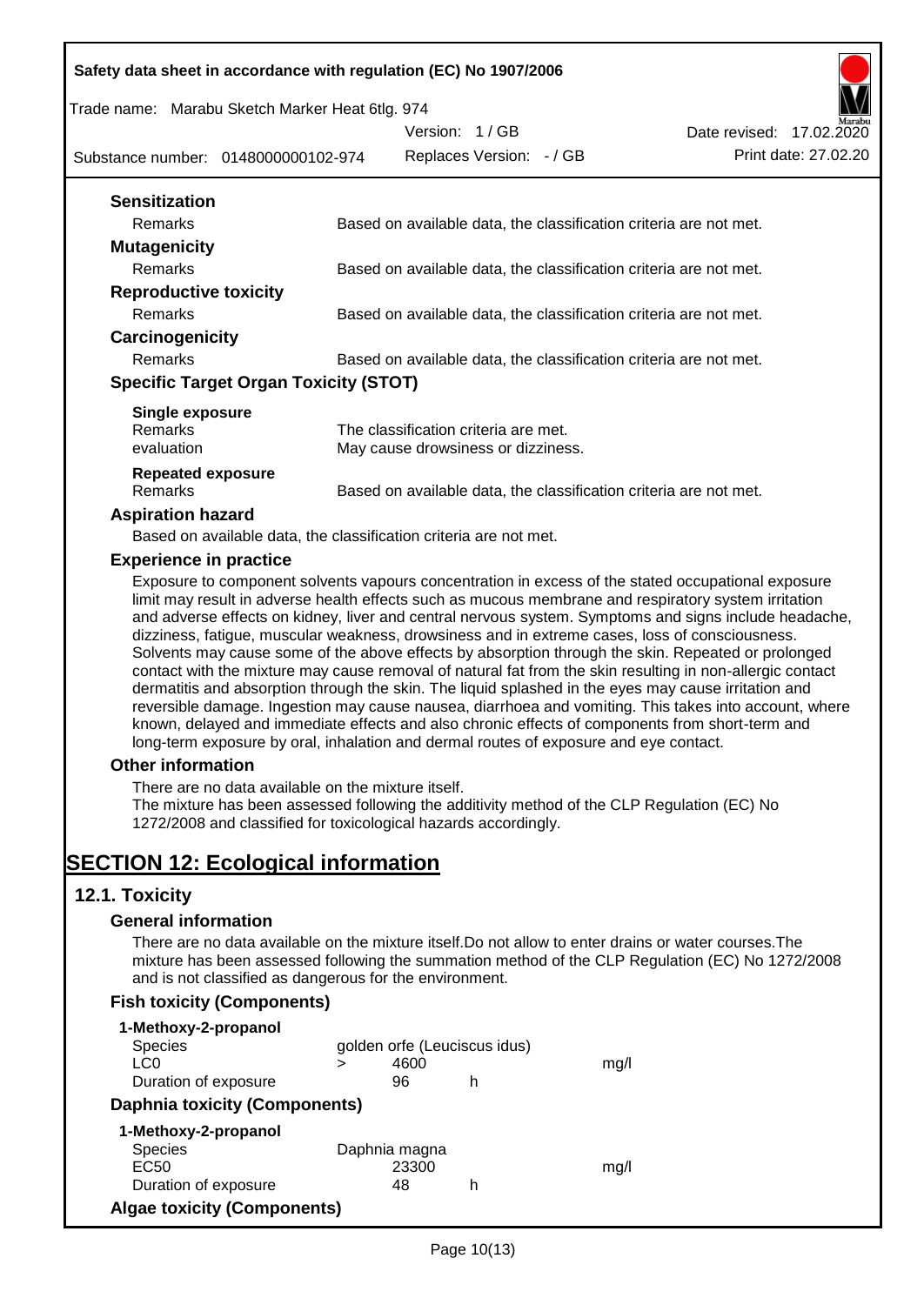| Safety data sheet in accordance with regulation (EC) No 1907/2006                                           |           |                   |                          |                                                    |                          |
|-------------------------------------------------------------------------------------------------------------|-----------|-------------------|--------------------------|----------------------------------------------------|--------------------------|
| Trade name: Marabu Sketch Marker Heat 6tlg. 974                                                             |           | Version: 1/GB     |                          |                                                    | Date revised: 17.02.2020 |
| Substance number: 0148000000102-974                                                                         |           |                   | Replaces Version: - / GB |                                                    | Print date: 27.02.20     |
| 1-Methoxy-2-propanol                                                                                        |           |                   |                          |                                                    |                          |
| <b>Species</b>                                                                                              |           | Desmodesmus       |                          |                                                    |                          |
| <b>EC50</b>                                                                                                 | $\geq$    | 1000              |                          | mg/l                                               |                          |
| Duration of exposure                                                                                        |           | 168               | h                        |                                                    |                          |
| <b>Bacteria toxicity (Components)</b>                                                                       |           |                   |                          |                                                    |                          |
| 1-Methoxy-2-propanol<br><b>Species</b>                                                                      |           | activated sludge  |                          |                                                    |                          |
| <b>EC50</b>                                                                                                 | $\geq$    | 1000              |                          | mg/l                                               |                          |
| 12.2. Persistence and degradability                                                                         |           |                   |                          |                                                    |                          |
| <b>General information</b>                                                                                  |           |                   |                          |                                                    |                          |
| No data available                                                                                           |           |                   |                          |                                                    |                          |
| <b>Biodegradability (Components)</b>                                                                        |           |                   |                          |                                                    |                          |
| 1-Methoxy-2-propanol                                                                                        |           |                   |                          |                                                    |                          |
| Value<br>Duration of test                                                                                   |           | 90<br>28          | d                        | %                                                  |                          |
| evaluation                                                                                                  |           |                   |                          | Readily biodegradable (according to OECD criteria) |                          |
| Method                                                                                                      |           | <b>OECD 301 F</b> |                          |                                                    |                          |
| 12.3. Bioaccumulative potential<br><b>General information</b>                                               |           |                   |                          |                                                    |                          |
| There are no data available on the mixture itself.                                                          |           |                   |                          |                                                    |                          |
| <b>Partition coefficient: n-octanol/water</b>                                                               |           |                   |                          |                                                    |                          |
| Remarks                                                                                                     |           | Not applicable    |                          |                                                    |                          |
| 12.4. Mobility in soil                                                                                      |           |                   |                          |                                                    |                          |
| <b>General information</b>                                                                                  |           |                   |                          |                                                    |                          |
| There are no data available on the mixture itself.                                                          |           |                   |                          |                                                    |                          |
| 12.5. Results of PBT and vPvB assessment                                                                    |           |                   |                          |                                                    |                          |
| <b>General information</b>                                                                                  |           |                   |                          |                                                    |                          |
| There are no data available on the mixture itself.                                                          |           |                   |                          |                                                    |                          |
| 12.6. Other adverse effects                                                                                 |           |                   |                          |                                                    |                          |
| <b>General information</b>                                                                                  |           |                   |                          |                                                    |                          |
| There are no data available on the mixture itself.                                                          |           |                   |                          |                                                    |                          |
| <b>SECTION 13: Disposal considerations</b>                                                                  |           |                   |                          |                                                    |                          |
| 13.1. Waste treatment methods                                                                               |           |                   |                          |                                                    |                          |
| Disposal recommendations for the product                                                                    |           |                   |                          |                                                    |                          |
| Do not allow to enter drains or water courses.                                                              |           |                   |                          |                                                    |                          |
| Wastes and emptied containers should be classified in accordance with relevant national regulation.         |           |                   |                          |                                                    |                          |
| The European Waste Catalogue classification of this product, when disposed of as waste is<br>EWC waste code | 08 03 12* |                   |                          | waste ink containing dangerous substances          |                          |
| If this product is mixed with other wastes, the original waste product code may no longer apply and the     |           |                   |                          |                                                    |                          |
| appropriate code should be assigned.                                                                        |           |                   |                          |                                                    |                          |
| For further information contact your local waste authority.<br>Disposal recommendations for packaging       |           |                   |                          |                                                    |                          |
| Using information provided in this safety data sheet, advice should be obtained from the relevant waste     |           |                   |                          |                                                    |                          |
| authority on the classification of empty containers.                                                        |           |                   |                          |                                                    |                          |
| Empty containers must be scrapped or reconditioned.                                                         |           |                   |                          |                                                    |                          |
| Not emptied containers are hazardous waste (waste code number 150110).                                      |           |                   |                          |                                                    |                          |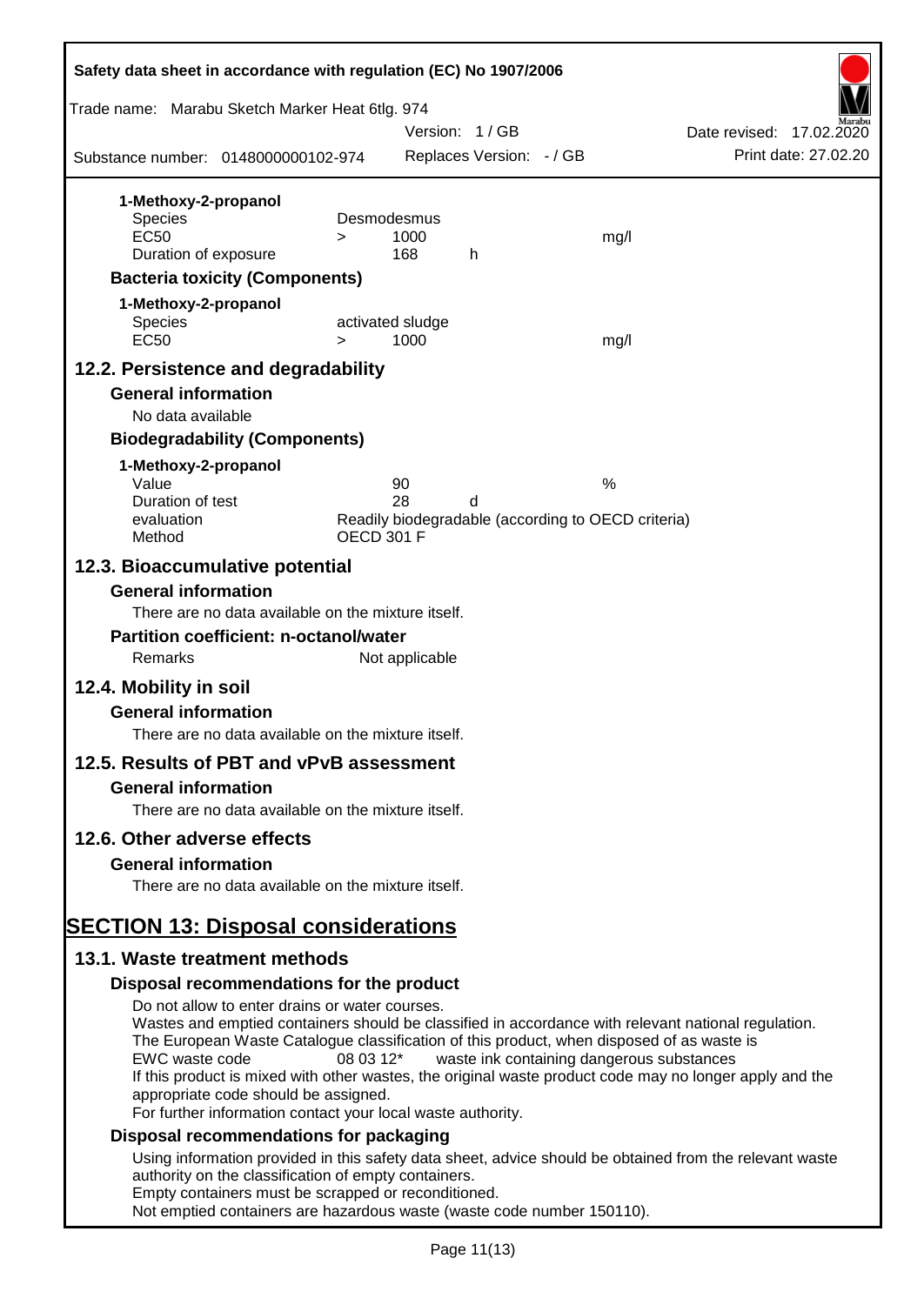Trade name: Marabu Sketch Marker Heat 6tlg. 974

Substance number: 0148000000102-974

Version: 1 / GB



# **SECTION 14: Transport information**

|                                     | <b>Land transport ADR/RID</b> | <b>Marine transport</b><br><b>IMDG/GGVSee</b> | Air transport<br><b>ICAO/IATA</b> |
|-------------------------------------|-------------------------------|-----------------------------------------------|-----------------------------------|
| Tunnel restriction code             | D/E                           |                                               |                                   |
| 14.1. UN number                     | 1263                          | 1263                                          | 1263                              |
| 14.2. UN proper shipping name       | <b>PAINT</b>                  | <b>PAINT</b>                                  | <b>PAINT</b>                      |
| 14.3. Transport hazard<br>class(es) | 3                             | 3                                             | 3                                 |
| Label                               |                               |                                               |                                   |
| 14.4. Packing group                 | $\mathbf{II}$                 | $\mathbf{II}$                                 | $\ensuremath{\mathsf{II}}$        |
| Special provision                   | 640D                          |                                               |                                   |
| <b>Limited Quantity</b>             | 5 <sub>1</sub>                |                                               |                                   |
| Transport category                  | 3                             |                                               |                                   |
| 14.5. Environmental hazards         |                               | no                                            |                                   |

## **Information for all modes of transport**

#### **14.6. Special precautions for user**

Transport within the user's premises:

Always transport in closed containers that are upright and secure.

Ensure that persons transporting the product know what to do in the event of an accident or spillage.

#### **Other information**

**14.7. Transport in bulk according to Annex II of Marpol and the IBC Code**

no

# **SECTION 15: Regulatory information**

## **15.1. Safety, health and environmental regulations/legislation specific for the substance or mixture**

**VOC**

VOC (EU) 88 %

## **Other information**

The product does not contain substances of very high concern (SVHC).

## **15.2. Chemical safety assessment**

For this preparation a chemical safety assessment has not been carried out.

## **SECTION 16: Other information**